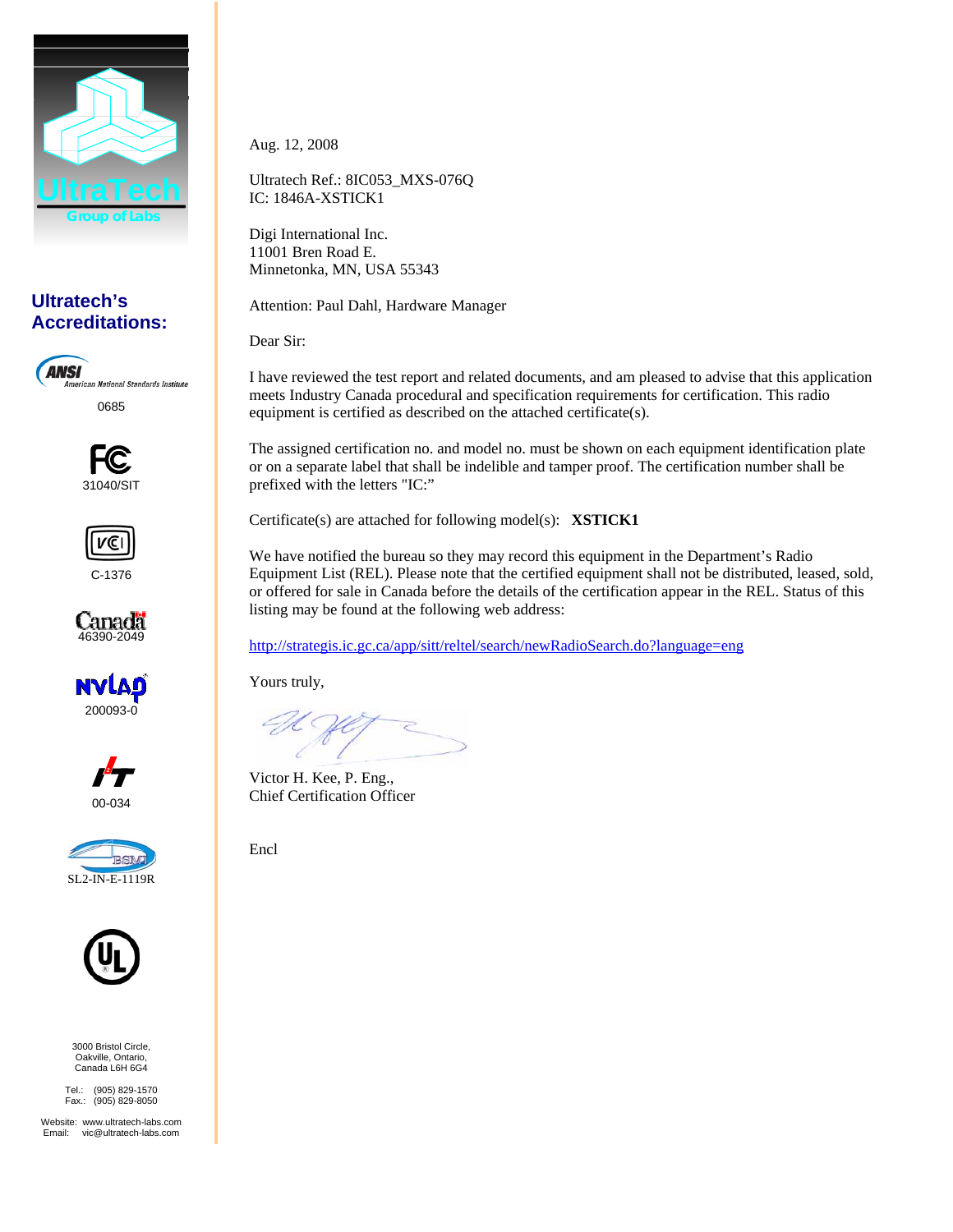

## **TECHNICAL ACCEPTACE CERTIFICATE CERTIFICAT D'ACCEPTABILITÉ TECHNIQUE**

# **Ultratech Engineering Labs, Inc.**

## **Ultratech Engineering Labs, Inc. certifies that device as detailed below complies with all applicable requirements of the stated Industry Canada's specifications:**

| Certification No.<br>No. de Certification             | ➤                     | <b>1846A-XSTICK1</b>                                                                                                                                           |                                           |               |
|-------------------------------------------------------|-----------------------|----------------------------------------------------------------------------------------------------------------------------------------------------------------|-------------------------------------------|---------------|
| Issued to<br>Délivré A                                | $\blacktriangleright$ | Digi International Inc.<br>11001 Bren Road E.<br>Minnetonka, MN, USA 55343                                                                                     |                                           |               |
| Type of Equipment<br>Genre de Matériel                | ➤                     | Spread Spectrum/Digital Device (2400-2483.5 MHz)                                                                                                               |                                           |               |
| Trade Name and Model<br>Marque et Modele              | ➤                     | XSTICK 802.15.4, Model No.: XSTICK1                                                                                                                            |                                           |               |
| <b>Frequency Range</b><br>Bande de Fréquences         | ➤                     | 2405 - 2480 MHz                                                                                                                                                |                                           |               |
| <b>Emission Designation</b><br>Designation D'emission | ➤                     | <b>2M35GXW</b>                                                                                                                                                 |                                           |               |
| R.F. Power Rating<br>Puissance Nominale H.F.          | $\blacktriangleright$ | 0.00096 Watts                                                                                                                                                  |                                           |               |
| Antenna<br>Antenne                                    | ➤                     | -2.3 dBi (typical) chip                                                                                                                                        |                                           |               |
| <b>Test Laboratory</b><br>Laboratoire D'essai         | ➤                     | <b>Ultratech Engineering Labs Inc.</b><br><b>3000 Bristol Circle</b><br>Oakville, ON<br>Canada L6H 6G4<br>tri@ultratech-labs.com<br>905-829-1570, 905-829-8050 | <b>Site Number</b><br>Numéro de Site      | 2049A-3<br>⋗  |
| Certified to<br>Certifie Selonle                      | ➤                     | <b>RSS-210</b><br>Specification<br>Spécification                                                                                                               | <b>Issue &amp; Date</b><br>Ediiton & Date | 7 & June 2007 |

Certification of equipment means only that the equipment has met the requirements of the above noted specifications. License applications, where applicable to use certified equipment, are acted on accordingly by the issuing office and will depend on the existing radio environment, service and location of operation.

This certificate is issued on condition that the holder complies and will continue to comply with the requirements and procedures issued by Industry Canada and pursuant to the terms and conditions specified with this grant.

**ISSUED UNDER THE AUTHORITY OF ULTRATECH ENGINEERING LABS, INC. ISSUED UNDER THE AUTHORITY OF ULTRATECH ENGINEERING LABS, INC.** Certified by:<br>DÉLIVRÉ AVEC L'AUTORISATION DU ULTRATECH ENGINEERING LABS, INC.

La certification du matériel signifie seulement que le matériel a satisfait aux exigences de la norme indiquée ci-dessus. Les demandes de licences nécessaires pour l'utilisation du matériel certifié sont traitées en conséquence par le bureau de délivrance et dépendent des conditions radio ambiantes, du service et de l'emplacement d'exploitation.

Le présent certificat est délivré à la condition que le titulaire satisfasse et continue de satisfaire aux exigences et aux procédures d'Industrie Canada

Mr. Victor H Kee, P.Eng. Chief Certification Officer

**Date:** Aug. 12, 2008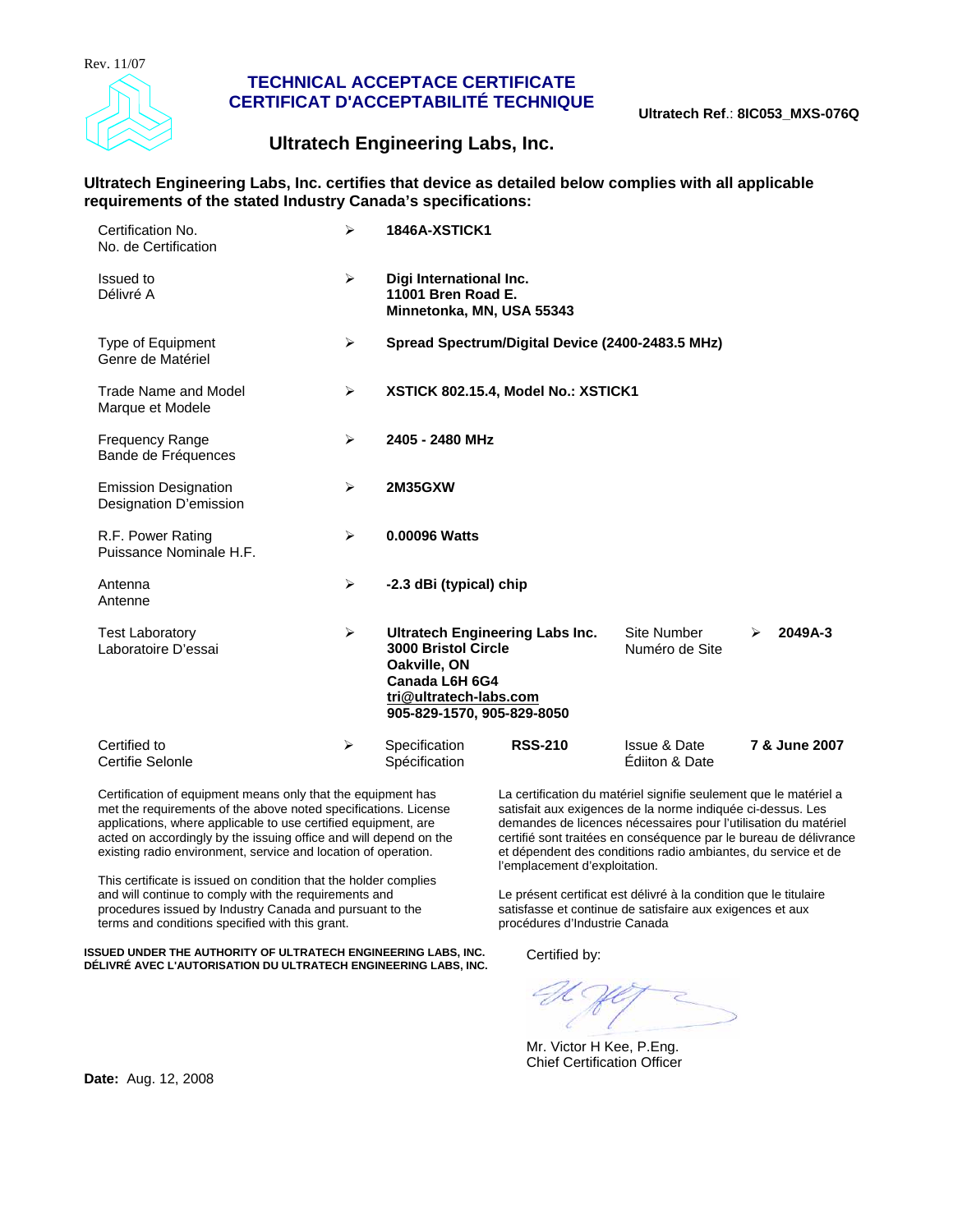# **Terms and Conditions of the Grant**

This Grant, issued by Ultratech Groups of Labs, shall be subject to the following terms, conditions and notices:

## **1. Limitations of the grant**

The grant of an equipment authorization signifies that the Ultratech's Certification Division has determined that the equipment has been evaluated in compliance with the applicable technical standards provided no unauthorized changes are made in the equipment and the equipment is properly maintained and operated.

Grantee shall be acknowledged that no person shall, in any advertising matter, brochure, etc., use or make reference to an equipment authorization in a deceptive or misleading manner or convey the impression that such equipment authorization reflects more than the determination that the device or product has been shown to be capable of compliance with the applicable technical standards.

## **2. Responsibility**

In accepting a grant of an equipment authorization the grantee warrants that each unit of equipment marketed under such grant and bearing the identification specified in the grant will conform to the unit that was measured and that the data (design and rated operational characteristics) filed with the application for certification or verification continues to be representative of the equipment being produced under such grant within the variation that can be expected due to quantity production and testing on a statistical basis.

### **3. Modification of equipment**

A new application for an equipment authorization shall be filed whenever there is a change in the design, circuitry or construction of an equipment or device for which an equipment authorization has been issued.

### **4. Change in identification of equipment**

A new application for equipment authorization shall be filed whenever there is a change in the identification of the equipment with or without a change in design, circuitry or construction. However, for electrically identical equipment, a change in type or model number will not be considered a change in identification; hence, it will not require a new application for equipment authorization provided a statement was received from our certification division.

An application filed pursuant to this section where no change in design, circuitry or construction is involved, need not be accompanied by a resubmission of equipment or measurement or test data customarily required with a new application, unless specifically requested by regulatory authorities.

In lieu thereof, the applicant shall attach a statement setting out:

- The original identification used on the equipment prior to the change in identification.
- The date of the original grant of the equipment authorization.
- The original authorization number assigned by the Ultratech, if one was previously assigned.
- How the equipment bearing the modified identification differs from the original equipment.
- Whether the data previously filed with us continues to be representative of and applicable to the equipment bearing the changed identification.

#### **5. Change in name and or address of grantee**

Whenever there is a change in the name and/or address of the grantee of an equipment authorization, written statement of such change(s) shall be filed within 30 days after the grantee starts using the new name and/or address, in order to update the records of grantee

## **6. Change in control of grantee**

In the case of a transfer of control of the grantee of an equipment authorization, as in the case of sale or merger of the grantee, statement of such transfer must be received no later than 60 days subsequent to the consummation of the agreement affecting the transfer of control.

Depending on the circumstances in each case, a new equipment authorization may be required for each device or equipment held by the predecessor in interest.

## **7. Equipment failure and/or defect in design**

When a complaint is filed with Ultratech concerning the failure of equipment subject to this section to comply with pertinent requirements of the regulatory authority's rules, and when determined that the complaint is justified and arises out of an equipment fault attributable to the responsible party, Certification Division may study such complaint and report the results of such investigation to the regulatory authorities.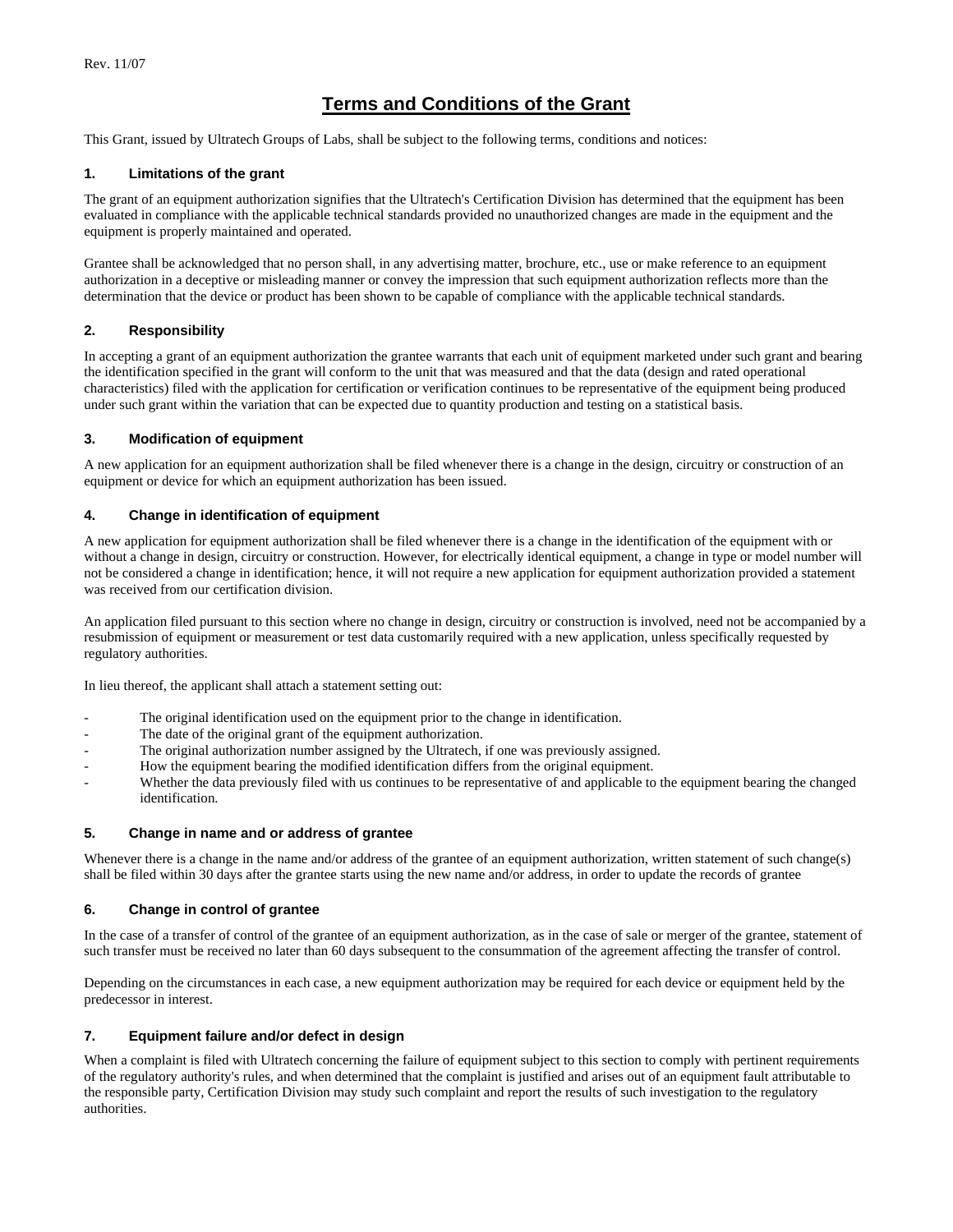The report shall also indicate what action, if any has been taken or is proposed to be taken by the grantee to correct the defect, both in terms of future production and with reference to the articles in the possession of users, sellers and distributors.

Fail to provide corrective action which stated above from the grantee, the equipment authorization will be terminated. A written notice shall be issued to the grantee stating the reason of the termination.

Whenever a grantee failed or intended to neglect to file the changes made in design, circuitry and construction which significantly altered the characteristic of the equipment performances. The equipment authorization will also be terminated

## **8. Retention of Records**

For each equipment for which an equipment authorization has been issued, the grantee shall be notified to maintain the records listed below:

- A record of the original design drawings and specifications and all changes that have been made that may affect compliance with the requirements.
- A record of the procedures used for production inspection and testing to ensure the conformance of governing authority.
- A record of the test results that demonstrate compliance with the appropriate regulations.

The provisions of this section shall also apply to a manufacturer of equipment produced under an FCC equipment authorization pursuant to a license, purchase or other contractual agreements between said manufacturer and the grantee of the equipment authorization. Retention of records by said manufacturer in these circumstances shall satisfy the grantee's responsibility under this section.

Technical records shall be retained for one year after the manufacture of said equipment item has been permanently discontinued, or until the conclusion of an investigation or a proceeding if the grantee is officially notified that an investigation or any other administrative proceeding involving his equipment has been instituted.

## **9. Revocation or withdraw of equipment authorization**

Equipment authorization may be revoked under following situation:

- a. For false statements or representations made either in the application or in materials or response submitted in connection therewith or in records required to be kept as 4.5.8.
- b. If upon follow-up inspection or operation it is determined that the equipment does not conform to the pertinent technical requirements or to the representations made in the original application.
- c. If it is determined that changes have been made in the equipment other than those authorized by the rules or otherwise expressly authorized by Ultratech.
- d. Because of conditions coming to the attention of the governing authorities which would warrant it in refusing to grant an original application.
- e. Equipment authorization may be withdrawn in the event of changes made to the technical standards. The procedure to be followed will be set forth in the order promulgating such new technical standards (after appropriate rulemaking proceedings) and will provide a suitable

## **10. Submission of equipment for testing**

For the purpose of certification or verification the grantee is responsible to submit sample for measurement to the Oakville laboratory together with technical document and instructions on operation.

The measurement and test results shall comply with the applicable standards in order to renew certificate. Should a negative test results obtained form the select sample, written notice shall be sent to the grantee stating the findings.

In the event that the applicant believes that shipment of the sample to the laboratory is impractical because of the size or weight of the equipment, or the power requirement, or for any other reason, the applicant may submit a written explanation why such shipment is impractical. Then an on-site test program shall be initiated at the manufacturing site

#### **11. Follow-up Sampling test of equipment compliance**

To ensure the equipment compliance with the technical standards, grantees and/or manufacturers are required to submit the equipment to our laboratory to determine the extent to which subsequent production of such equipment continues to comply with the filed data of the applicant after equipment authorization was granted.

Shipping costs to the laboratory and return shall be borne by the responsible party.